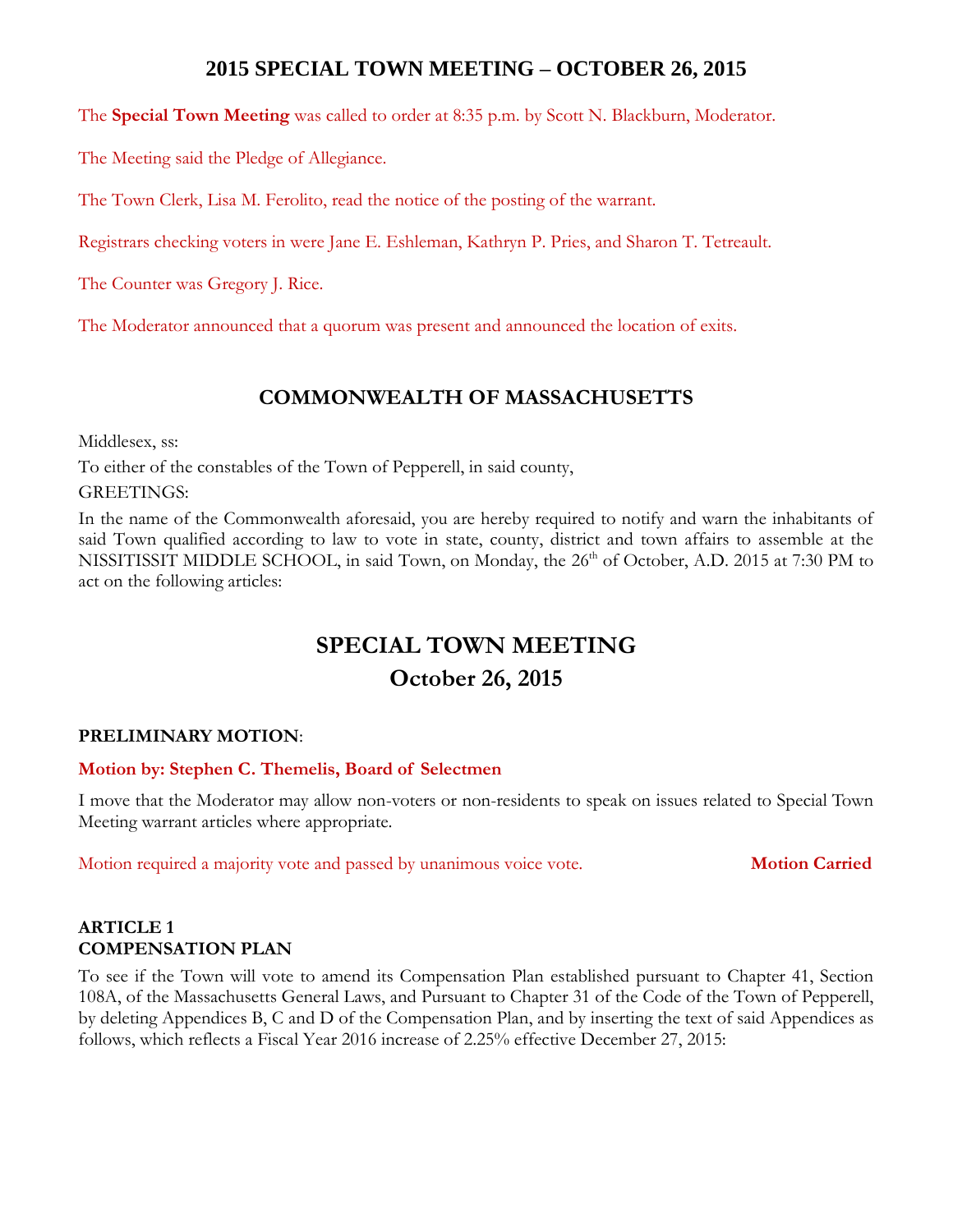#### APPENDIX B - HOURLY COMPENSATION PLAN FISCAL 2016 (EFFECTIVE DECEMBER 27, 2015) REGULAR FULL-TIME AND REGULAR PART-TIME HOURLY EMPLOYEES

| <b>GRADE</b>   | STEP <sub>1</sub> | STEP <sub>2</sub> | STEP <sub>3</sub> | STEP 4 | STEP 5 | STEP 6 |
|----------------|-------------------|-------------------|-------------------|--------|--------|--------|
| 1              | 14.35             | 14.92             | 15.52             | 16.14  | 16.78  | 17.45  |
| 2              | 15.20             | 15.81             | 16.45             | 17.10  | 17.79  | 18.50  |
| 3              | 16.74             | 17.41             | 18.10             | 18.83  | 19.58  | 20.36  |
| $\overline{4}$ | 18.39             | 19.13             | 19.90             | 20.69  | 21.52  | 22.38  |
| 5              | 20.26             | 21.07             | 21.91             | 22.78  | 23.70  | 24.64  |
| 6              | 22.28             | 23.17             | 24.10             | 25.06  | 26.06  | 27.11  |
| 7              | 24.50             | 25.48             | 26.50             | 27.56  | 28.66  | 29.81  |
| 8              | 26.96             | 28.04             | 29.16             | 30.33  | 31.54  | 32.81  |
| 9              | 29.65             | 30.84             | 32.07             | 33.36  | 34.69  | 36.08  |
| 10             | 32.61             | 33.91             | 35.27             | 36.68  | 38.15  | 39.67  |

#### APPENDIX C - SALARY

COMPENSATION PLAN

#### FISCAL 2016 (EFFECTIVE DECEMBER 27, 2015)

REGULAR FULL-TIME AND REGULAR PART-TIME SALARIED EMPLOYEES

| <b>GRADE</b>   | STEP <sub>1</sub> | STEP <sub>2</sub> | STEP <sub>3</sub> | STEP 4 | STEP <sub>5</sub> | STEP 6 |
|----------------|-------------------|-------------------|-------------------|--------|-------------------|--------|
| $\mathbf{1}$   | 14.35             | 14.92             | 15.52             | 16.14  | 16.78             | 17.45  |
| 2              | 15.20             | 15.81             | 16.45             | 17.10  | 17.79             | 18.50  |
| 3              | 16.74             | 17.41             | 18.10             | 18.83  | 19.58             | 20.36  |
| $\overline{4}$ | 18.39             | 19.13             | 19.90             | 20.69  | 21.52             | 22.38  |
| 5              | 20.61             | 21.44             | 22.30             | 23.19  | 24.11             | 25.08  |
| 6              | 23.09             | 24.01             | 24.97             | 25.97  | 27.01             | 28.09  |
| 7              | 25.86             | 26.89             | 27.97             | 29.09  | 30.25             | 31.46  |
| 8              | 28.98             | 30.14             | 31.34             | 32.60  | 33.90             | 35.26  |
| 8a             | 30.73             | 31.96             | 33.23             | 34.56  | 35.95             | 37.38  |
| 9              | 32.42             | 33.72             | 35.07             | 36.47  | 37.93             | 39.45  |
| 9a             | 34.51             | 35.89             | 37.33             | 38.82  | 40.37             | 41.99  |
| 10             | 36.33             | 37.78             | 39.29             | 40.87  | 42.50             | 44.20  |

#### APPENDIX D

#### COMPENSATION PLAN FISCAL 2016 (EFFECTIVE DECEMBER 27, 2015) SEASONAL, TEMPORARY & NON-REGULARLY SCHEDULED EMPLOYEES

| <b>GRADE</b>   | STEP <sub>1</sub> | STEP <sub>2</sub> | STEP <sub>3</sub> | STEP 4 | STEP 5 | STEP 6 |
|----------------|-------------------|-------------------|-------------------|--------|--------|--------|
| $\theta$       | 9.51              | 9.89              | 10.29             | 10.70  | 11.12  | 11.57  |
| 1              | 14.35             | 14.92             | 15.52             | 16.14  | 16.78  | 17.45  |
| 2              | 15.21             | 15.82             | 16.46             | 17.11  | 17.80  | 18.51  |
| 3              | 16.74             | 17.41             | 18.10             | 18.83  | 19.58  | 20.36  |
| $\overline{4}$ | 18.41             | 0.00              | 0.00              | 0.00   | 0.00   | 22.40  |
| 4a             | 19.88             | 0.00              | 0.00              | 0.00   | 0.00   | 0.00   |
| 5              | 20.25             | 0.00              | 0.00              | 0.00   | 0.00   | 24.64  |
| 6              | 22.28             | 0.00              | 0.00              | 0.00   | 0.00   | 27.12  |
| 7              | 24.50             | 0.00              | 0.00              | 0.00   | 0.00   | 29.82  |
| 8              | 26.95             | 0.00              | 0.00              | 0.00   | 0.00   | 32.80  |

or take any other action relative thereto.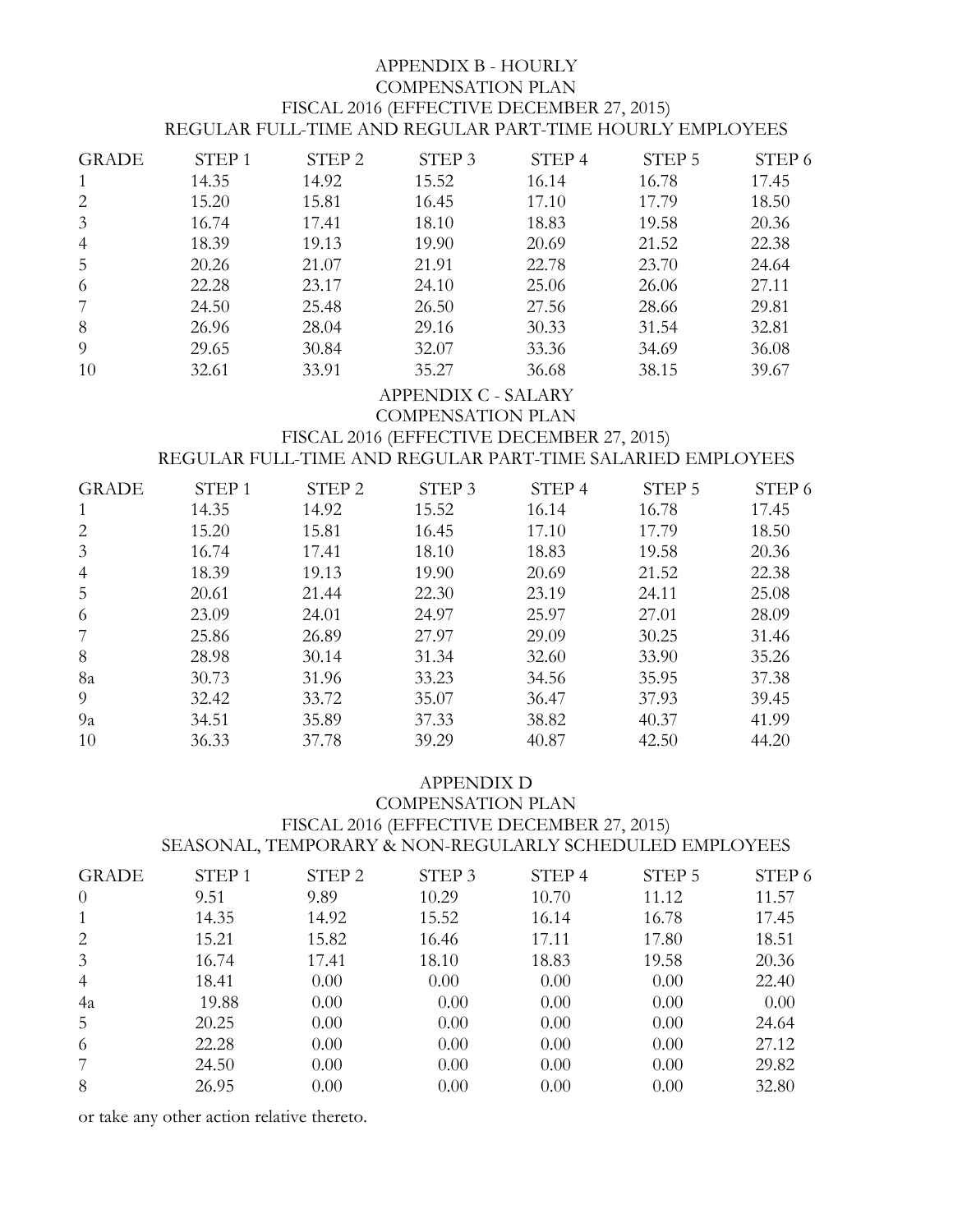*The Personnel Board met to discuss salary adjustments for non-union staff members. The Personnel Board unanimously approved this plan submitted by our Town Administrator on September 17, 2015. There was a need to adjust the salary of current staffing positions. This chart represents a 2.25% increase on December 27, 2015. Town Meeting must approve the Compensation Plan because it is part of the Personnel By-law. In essence, this plan represents an increase of 1.125% for FY 2016.*

#### **Motion by: Melissa M. Tzanoudakis, Personnel Board**

I move that the Town vote to amend its Compensation Plan established pursuant to Chapter 41, Section 108A, of the Massachusetts General Laws, and Pursuant to Chapter 31 of the Code of the Town of Pepperell, by deleting Appendices B, C and D of the Compensation Plan, and by inserting the text of said Appendices as listed in Article 1 above, which reflects a Fiscal Year 2016 increase of 2.25% effective December 27, 2015.

Motion required a majority vote and passed by unanimous voice vote. **Motion Carried**

# **ARTICLE 2 OVERLAY SURPLUS APPROPRIATION**

To see if the Town will vote to appropriate a sum of money from Overlay Surplus funds released by the Board of Assessors, or take any other action relative thereto.

*Overlay was already released to Overlay Surplus. This action is to cover the amounts needed in the years listed.*

### **Motion by: Michelle R. Gallagher, Board of Selectmen**

I move that the Town vote to appropriate from Overlay Surplus released by the Board of Assessors:

|                    | Amount   | To                            | Reason                        |  |  |
|--------------------|----------|-------------------------------|-------------------------------|--|--|
|                    | 894.23   | 2009 Allowance for Abatements | To cover uncollected Personal |  |  |
|                    |          | Property taxes                |                               |  |  |
|                    | 433.89   | 2008 Allowance for Abatements | To cover uncollected Personal |  |  |
|                    |          | Property taxes                |                               |  |  |
|                    | \$277.65 | 2007 Allowance for Abatements | To cover uncollected Personal |  |  |
|                    |          | Property taxes                |                               |  |  |
|                    | 65.00    | 2006 Allowance for Abatements | To cover uncollected Personal |  |  |
|                    |          | Property taxes                |                               |  |  |
| \$1,670.77 - TOTAL |          |                               |                               |  |  |

*The balance of Overlay Surplus is \$64,981.24 less \$1,670.77 above = remaining balance of \$63,310.47.*

Motion required a majority vote and passed by unanimous voice vote. **Motion Carried**

# **ARTICLE 3 GENERAL FUND FREE CASH APPROPRIATIONS**

To see if the Town will vote to appropriate sums of money from General Fund Free Cash certified as of 7/1/15, or take any other action relative thereto.

*The Compensation Plan increase applies to 43 employees (plus seasonal and temporary employees) of which \$14,334.00 is for 35 General Fund Personnel Bylaw Employees. There are also 4 Council on Aging*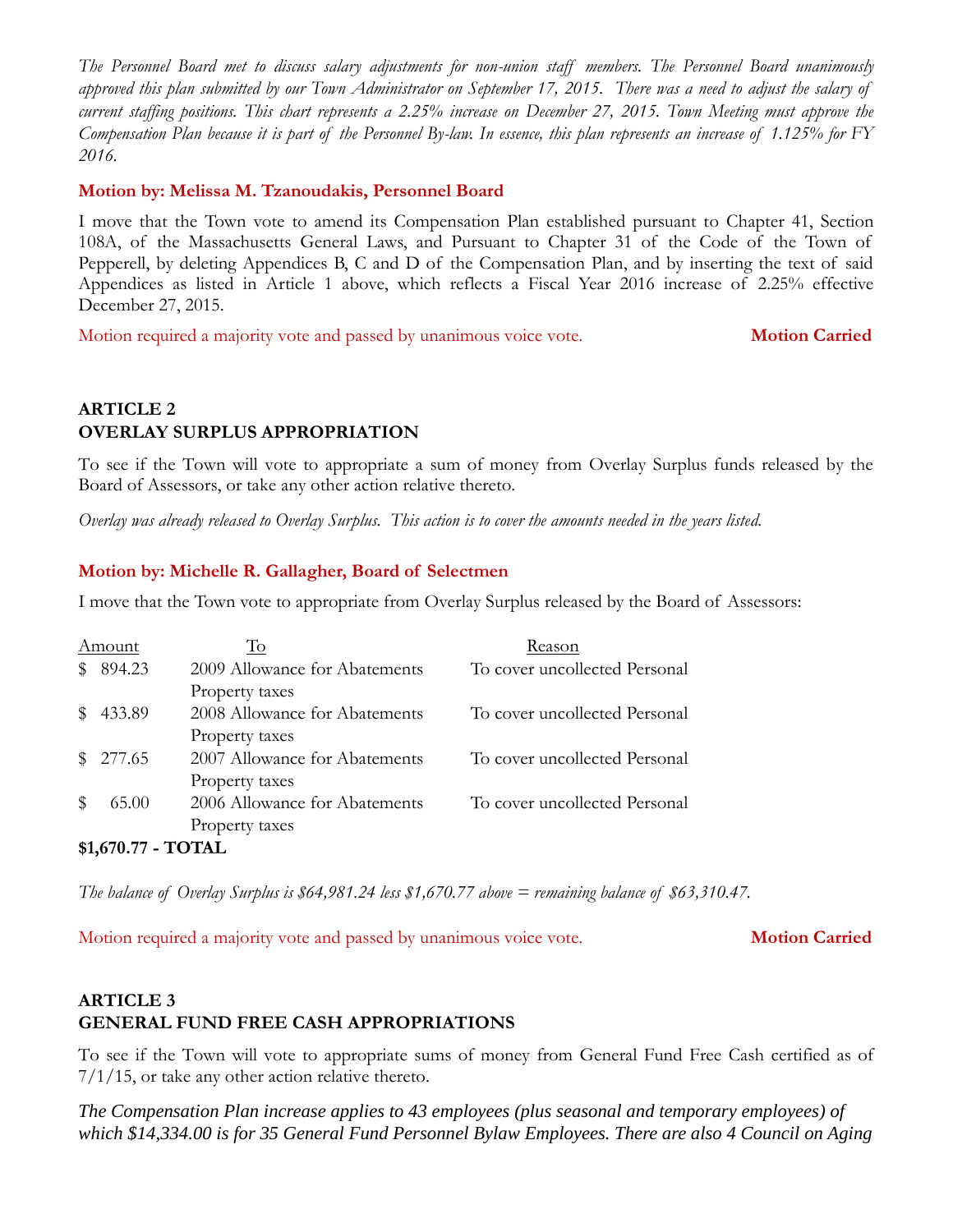*Revolving Fund employees and 4 Enterprise Fund employees whose increases will be covered within each fund.*

*The DPW Union Contract increase applies to 19 employees of which \$4,733.00 is for 6 General Fund employees. There are also 6 Sewer Enterprise Fund employees, 5 Water Enterprise Fund employees and 2 Transfer Station Enterprise Fund employees whose increases will be covered within each fund.*

#### **Motion by: Stephen C. Themelis, Board of Selectmen**

I move that the Town vote to appropriate from General Fund Free Cash certified as of 7/1/15:

| Amount                  | To                             | Reason                             |  |  |
|-------------------------|--------------------------------|------------------------------------|--|--|
| \$4,506.00              | FY16 GF - General Government   | 2.25% Compensation Plan Increase – |  |  |
|                         |                                | Article 1                          |  |  |
| \$5,432.00              | FY16 GF - Public Safety        | 2.25% Compensation Plan Increase – |  |  |
|                         |                                | Article 1                          |  |  |
| \$2,489.00              | FY16 GF - Public Works         | 2.25% Compensation Plan Increase – |  |  |
|                         |                                | Article 1                          |  |  |
| \$1,585.00              | FY16 GF - Human Services       | 2.25% Compensation Plan Increase – |  |  |
|                         |                                | Article 1                          |  |  |
| \$322.00                | FY16 GF – Culture & Recreation | 2.25% Compensation Plan Increase – |  |  |
|                         |                                | Article 1                          |  |  |
| $$14,334.00 - SUBTOTAL$ |                                |                                    |  |  |
|                         |                                |                                    |  |  |

# \$4,733.00 FY16 GF – Public Works FY16 DPW Union Contract Negotiated Increase

### **\$19,067.00 – TOTAL APPROPRIATION**

*The balance of General Fund Free Cash is \$1,298,390 less \$19,067 above = remaining balance of \$1,279,323.*

Motion required a majority vote and passed by unanimous voice vote. **Motion Carried**

#### **ARTICLE 4** By: Board of Public Works **SUPPLEMENTAL APPROPRIATION – FY16 WATER BUDGET**

To see if the Town will vote to appropriate from Retained Earnings the sum of \$600,000 for the purposes of replacing water meters, or take any other action relative thereto.

*The current water meters in the system are comprised of stock that encompass numerous vendors, technologies and abilities. Approximately 80% of the meters in the system are 10 – 15 years old and it is recommended that meters be replaced at this time. New meters would allow for a uniform application of equipment sourced from a single vendor. This in turn will allow for increased efficiencies in remote meter reading. The program will include the purchase, installation and integration of approx. 3300 new meters. The estimated cost is not to exceed \$900,000 and will be apportioned to water (2/3) and sewer (1/3) retained earnings. The project is expected to go to bid in FY16 with installation scheduled to be completed in FY17.*

### **Motion by: Gregory J. Rice, Board of Public Works**

I move that the Town vote to appropriate \$600,000 from Water Enterprise Fund Retained earnings to FY 2016 Water Enterprise Fund Capital Outlay Budget for the purposes of replacing water meters.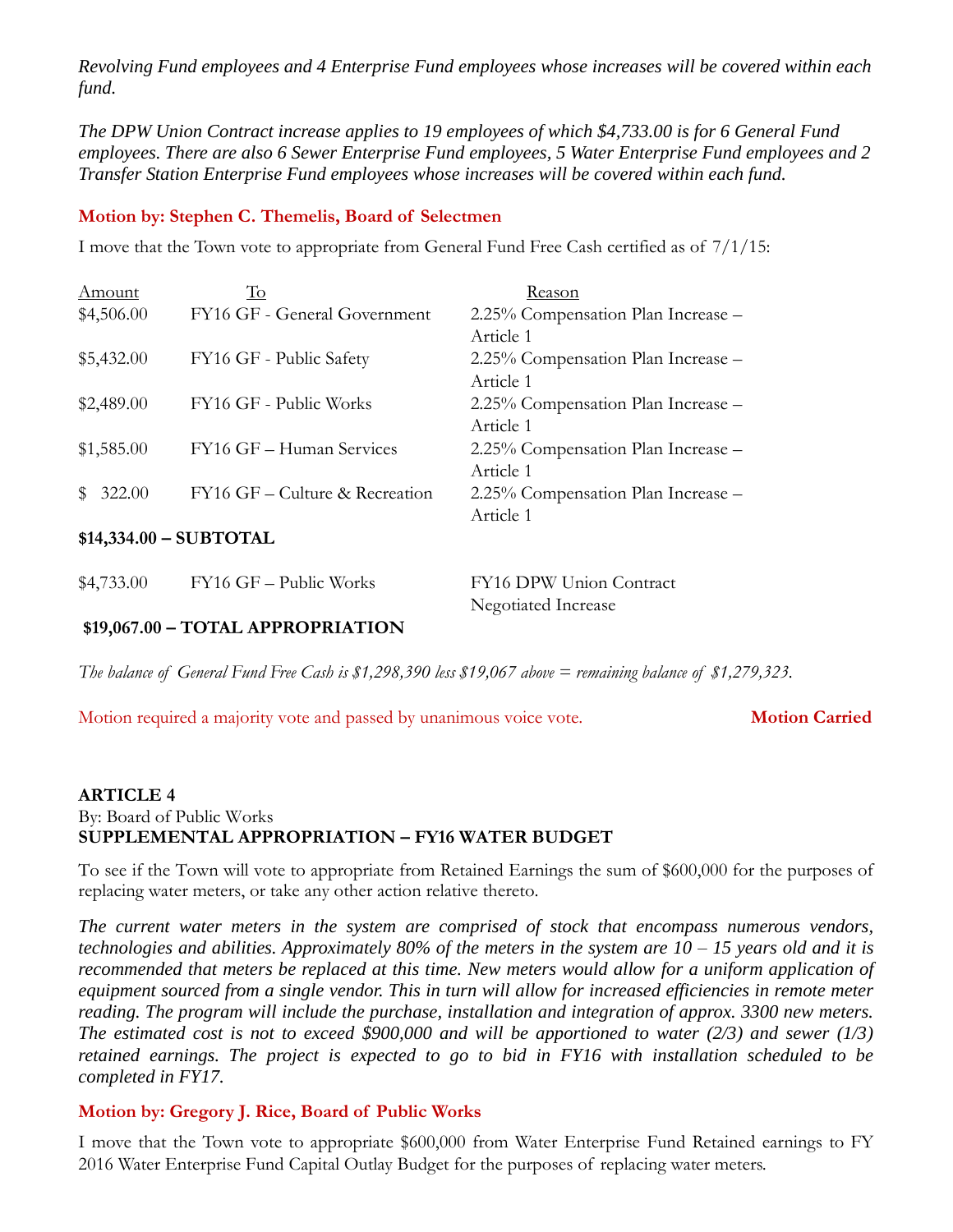*The balance of Water Enterprise Fund Retained Earnings is \$1,039,620 less \$600,000 above = remaining balance of \$439,620.*

Motion required a majority vote and passed by unanimous voice vote. **Motion Carried**

#### **ARTICLE 5** By: Board of Public Works **SUPPLEMENTAL APPROPRIATION – FY16 SEWER BUDGET**

To see if the Town will vote to appropriate from Retained Earnings the sum of \$300,000 for the purposes of replacing water meters, or take any other action relative thereto.

*The current water meters in the system are comprised of stock that encompass numerous vendors, technologies and abilities. Approximately 80% of the meters in the system are 10 – 15 years old and it is recommended that meters be replaced at this time. New meters would allow for a uniform application of equipment sourced from a single vendor. This in turn will allow for increased efficiencies in remote meter reading. The program will include the purchase, installation and integration of approx. 3,300 new meters. The estimated cost is not to exceed \$900,000 and will be apportioned to water (2/3) and sewer (1/3) retained earnings. The project is expected to go to bid in FY16 with installation scheduled to be completed in FY17.*

### **Motion by: Gregory J. Rice, Board of Public Works**

I move that the Town vote to appropriate \$300,000 from Sewer Enterprise Fund Retained Earnings to FY 2016 Sewer Enterprise Fund Capital Outlay Budget for the purposes of replacing water meters.

*The balance of Sewer Enterprise Fund Retained Earnings is \$1,392,688 less \$300,000 above = remaining balance of \$1,092,688.*

Motion required a majority vote and passed by unanimous voice vote. **Motion Carried**

#### **ARTICLE 6** By: Board of Public Works **SUPPLEMENTAL APPROPRIATION – FY16 SEWER BUDGET**

To see if the Town will vote to appropriate from Retained Earnings the sum of \$350,000 for the purposes of purchasing a vacuum/jetter truck, or take any other action relative thereto.

*The Sewer Department currently employs a vintage 1960's jetter truck for sewer blockages. It is well beyond its useful life and needs to be replaced. This vehicle is only capable of 'jetting' and cannot vacuum clean. Situations requiring a vacuum unit require*  the department to outsource these services to a 3<sup>rd</sup> party vendor, and we are subject to this vendor's schedule and availability. This *is unacceptable in an emergency situation. The new vehicle would allow for efficient response to these situations and will also allow the sewer department to meet the mandated CMOM requirements. The vehicle is proposed to be funded from available retained earnings.*

### **Motion by: William M. Kenison, Board of Public Works**

I move that the Town vote to appropriate \$350,000 from Sewer Enterprise Fund Retained Earnings to FY 2016 Sewer Enterprise Fund Capital Outlay Budget for the purposes of purchasing a vacuum/jetter truck.

*The balance of Sewer Enterprise Fund Retained Earnings is \$1,392,688 less \$300,000 in Article 5 and less \$350,000 above = remaining balance of \$742,688.*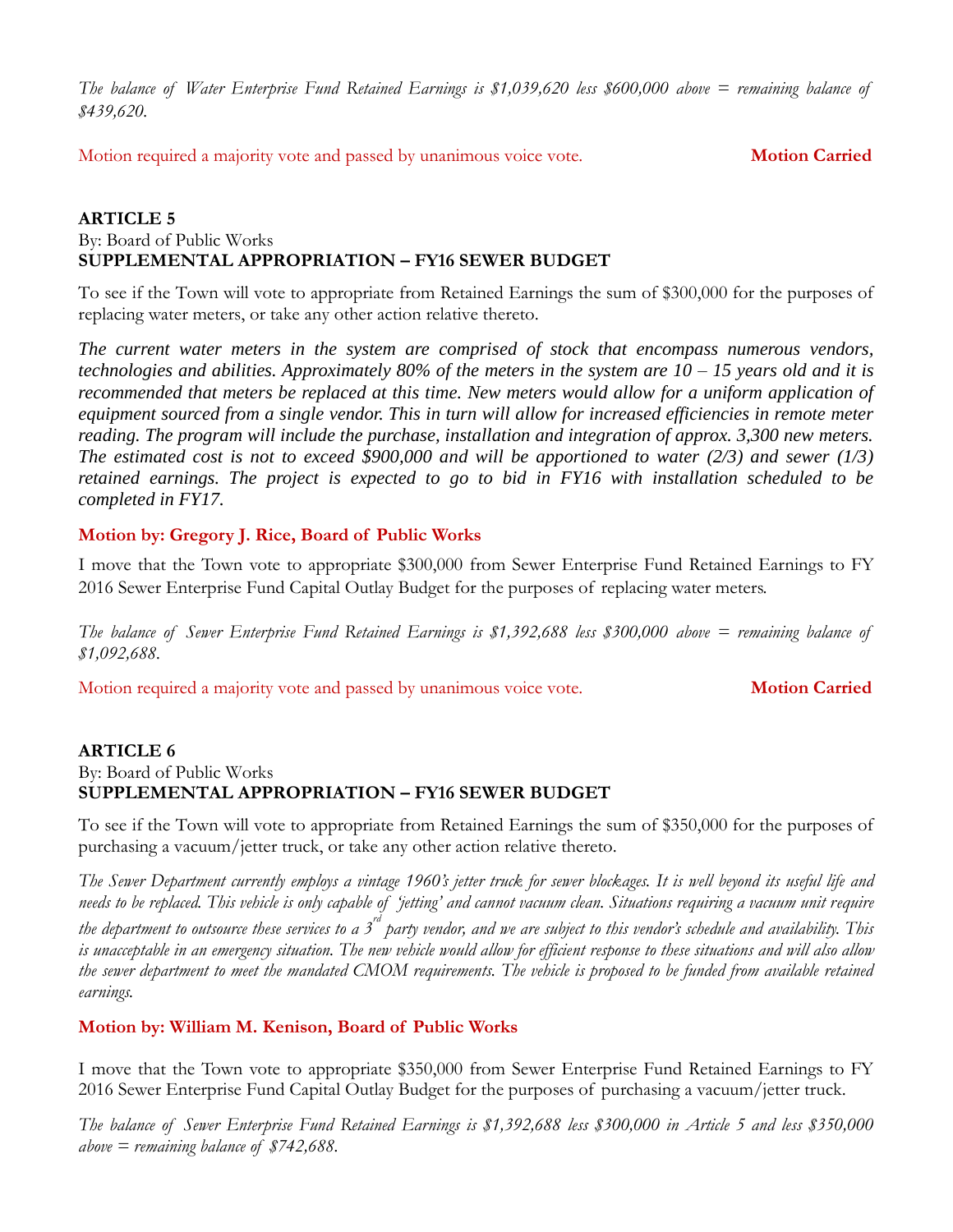#### **ARTICLE 7** By: Board of Public Works **ACCEPTANCE OF EASEMENT 17-23 SHAWNEE ROAD**

To see if the Town will vote to accept a permanent easement for the purposes of owning, operating and maintaining drain lines on the following property. Executed full copy of said easement being on file in the office of the DPW Director/Town Engineer:

#### Record Owner: **Southern End Realty, LLC**

Mailing Address: 1105 Lakeview Ave, Dracut MA Title Reference: Book 61959, Page 389 Interests Taken: Utility Easement (Permanent Easement) Area: 1,315 sq. ft.

or take any other action relative thereto.

*In the late 1960's a drain line was installed across land owned by N/F Burley Herget. This drain line handles the flow from a large drainage area ("the Pines") and ultimately discharges to Reedy Meadow Brook. This easement traversed two separate lots (lots 3 & 5) on the original parcel, and the easement was inadvertently dropped from one of the deeds (lot 5) during a prior property transfer. The town needs to replace the aged drainage line in its entirety, and the current owner of the affected parcel (Southern End Realty, LLC) has agreed to grant the town easement to re-establish the new drain line and outfall. This drain line is a critical component of the town's drainage infrastructure and the easement is necessary to allow the system to function as intended.* 

#### **Motion by: John F. Dee, III, Board of Public Works**

I move that the Town vote to accept a permanent easement for the purposes of owning, operating and maintaining drain lines on 17-23 Shawnee Road. Executed full copy of said easement being on file in the office of the DPW Director/Town Engineer:

#### Record Owner: **Southern End Realty, LLC**

Mailing Address: 1105 Lakeview Ave, Dracut MA Title Reference: Book 61959, Page 389 Interests Taken: Utility Easement (Permanent Easement) Area: 1,315 sq. ft.

Motion required a majority vote and passed by unanimous voice vote. **Motion Carried**

Motion to adjourn made and seconded and passed by unanimous voice vote.

The Meeting was adjourned at 9:02 p.m.

And you will serve this warrant by posting a true and attested copy of same, in said Town, fourteen days prior to the time of said meeting. Hereof fail not and make due return of your doings herein to the Town Clerk on or before the time appointed for said meeting. Given under our hands this 9<sup>th</sup> day of October, A.D. 2015.